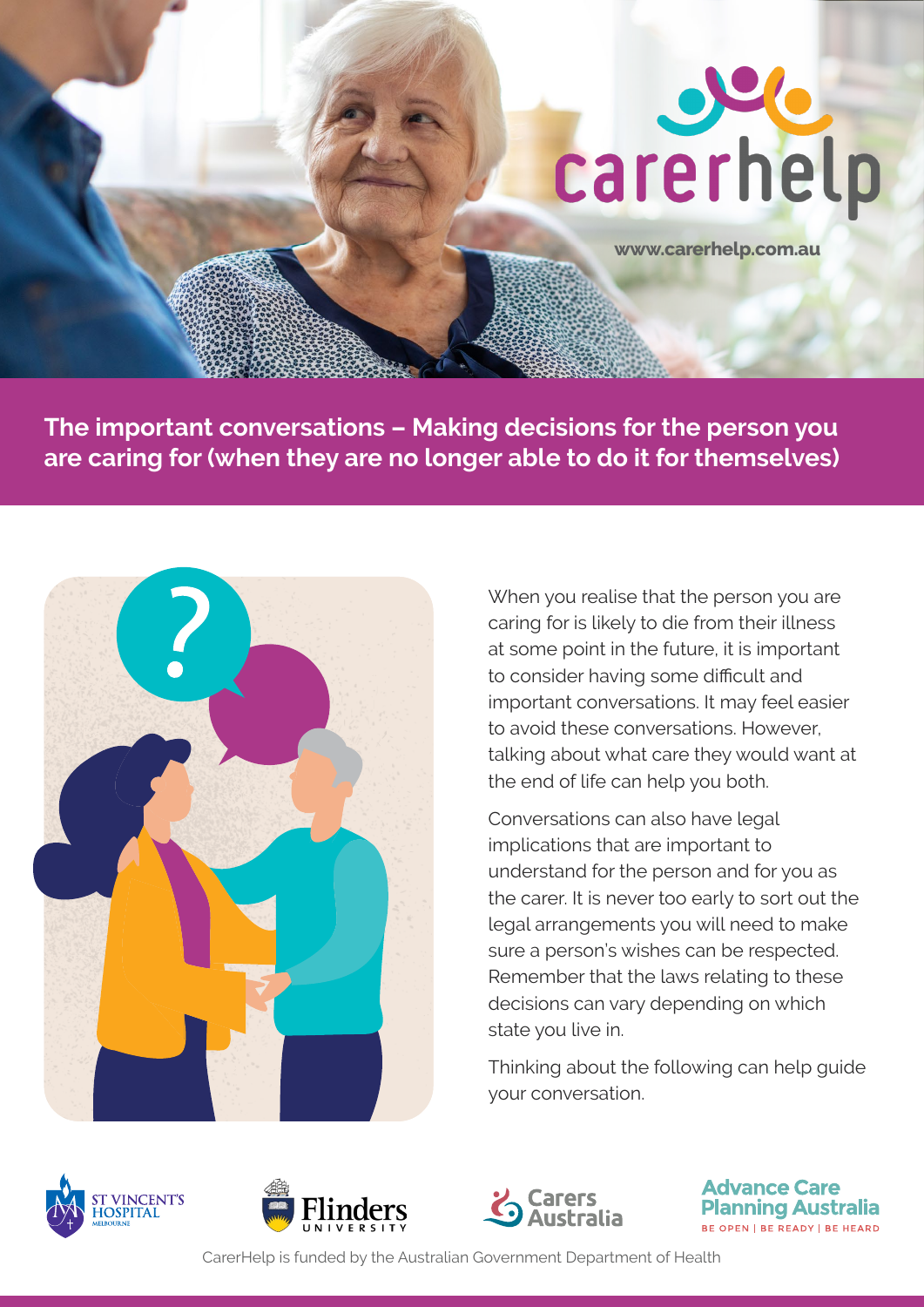

## **What would they want to happen to them medically if they can't communicate for themselves?**

Advance care planning is a discussion which explores the person's preferences for their end of life if they become unable to communicate and make decisions for themselves.

An Advance Care Directive is a legal documented instruction of the person's preferences for their end of life if they become unable to communicate and make decisions for themselves.

As part of the above processes, you may want to discuss whether they would choose treatments to prolong life or choose treatments that focus on their comfort only. Some examples of treatments which prolong life include CPR or resuscitation, tube feeding, artificial ventilation, or kidney dialysis.

You and the person you are caring for may wish to speak about treatment options with other family members, a general practitioner or main treating specialist.

**Some good conversation starters include:** 

- **If your condition got worse, what kind of medical treatment would you want or would you not want?**
- **What is important to your quality of life? What do you value most in your life? What does a good day look like for you? What's unacceptable to you?**
- **If there was an emergency, what sort of medical treatment would you want and not want?**
- **Where would you like to be when you are at the end of life?**

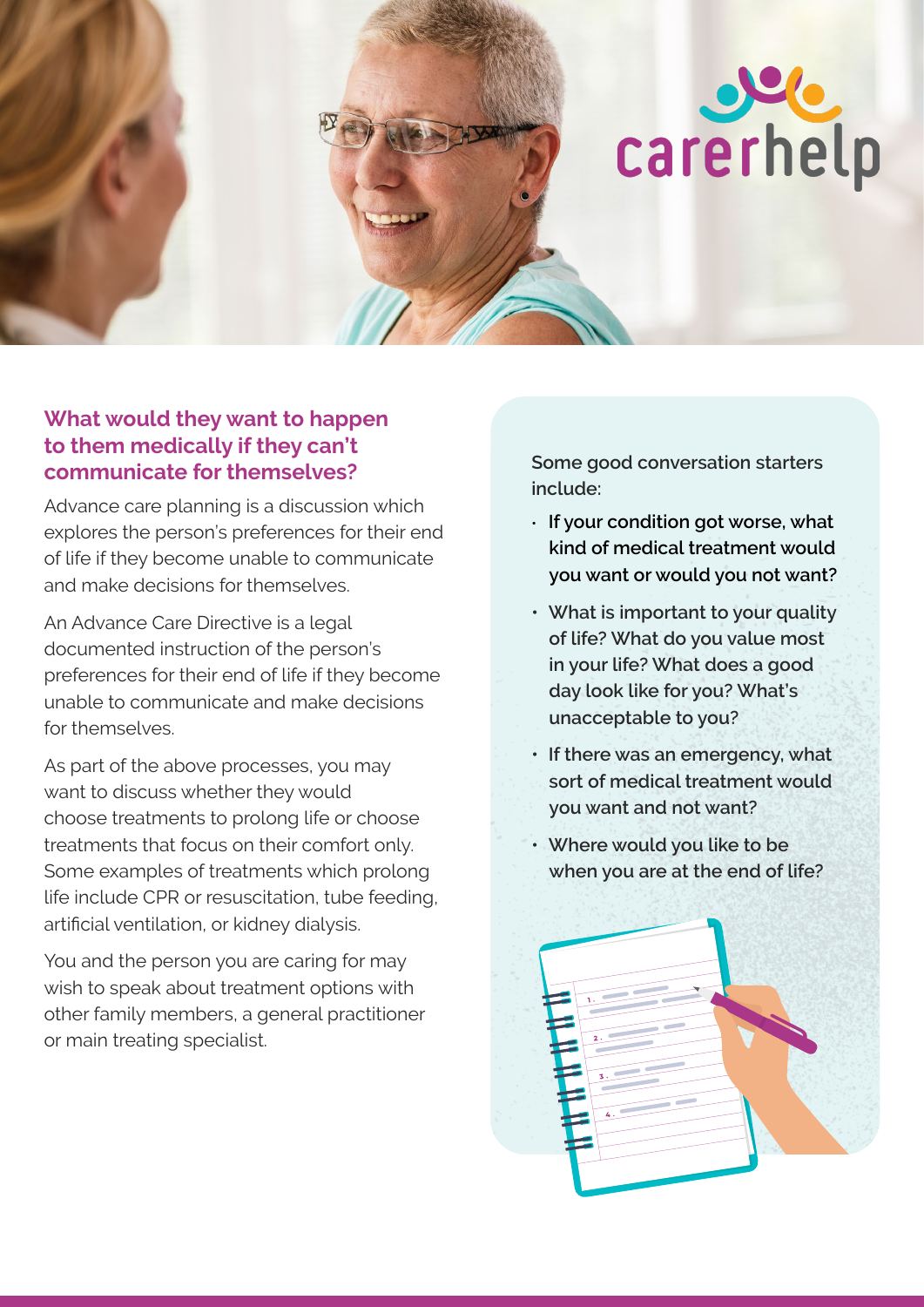

## **Who would they like to make medical decisions on their behalf if they can't speak for themselves?**

Most people will also appoint a Substitute Decision-Maker, depending on your state or territory this might been known as an enduring guardian, attorney, or medical treatment decision maker. A Substitute Decision-Maker is the person nominated to make decisions on their behalf if they cannot communicate for themselves – that is they have lost capacity to do so. As the primary carer, you may be nominated as the Substitute Decision Maker.

The ways to be legally appointed as a Substitute Decision-Maker include:

- 1. Being nominated in an Advance Care Directive (for some states and territories only)
- 2. Being nominated in the relevant legal form (this needs to be specific to the state/ territory)
- 3. If neither of the above is in place, the law identifies who will be nominated based on a default list (e.g. spouse or partner, parent or adult child)

If you are nominated as the Substitute Decision Maker, you can lawfully make decisions on a person's behalf about:

- Medical and dental treatment
- Living arrangements
- Support services

It is going to be easier to make decisions for the person you are caring for, if you understand what is important to them and what their preferences for treatment are.

# **Things to consider before accepting the role of Substitute Decision-Maker?**

At times it can be challenging to make decisions for someone else. You may find that you are uncertain about making some decisions, particularly if their preferences are unclear. You may have questions about a treatment and may need to talk to different health professionals before making a decision.

You should be making the decision the person would make if they could do so, even if other people do not agree with that decision.

 Consider whether you feel comfortable with the person's end-of-life preferences and values. If you do not feel like you can carry out their wishes (due to your own values or beliefs) it is best to tell the person and get them to appoint someone else.